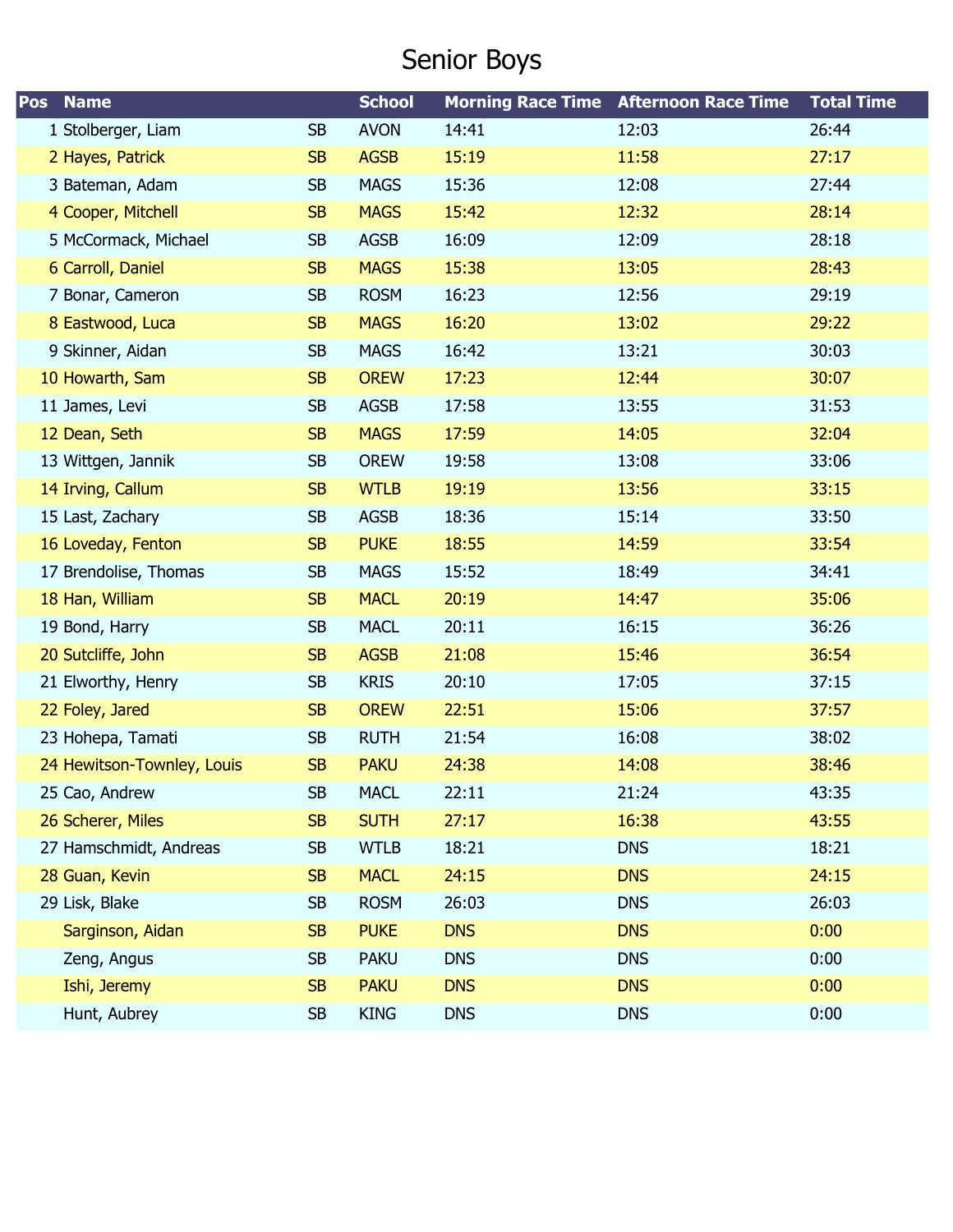#### Senior Girls

| <b>Name</b><br><b>Pos</b> |           | <b>School</b> |            | <b>Morning Race Time Afternoon Race Time</b> | <b>Total Time</b> |
|---------------------------|-----------|---------------|------------|----------------------------------------------|-------------------|
| 1 Sewell, Jessica         | SG        | <b>DIOC</b>   | 15:16      | 11:06                                        | 26:22             |
| 2 Collins, Olivia         | <b>SG</b> | <b>BARA</b>   | 16:19      | 11:32                                        | 27:51             |
| 3 Burrell, Lucy           | SG        | <b>BARA</b>   | 15:54      | 12:25                                        | 28:19             |
| 4 Frater, Sylvie          | <b>SG</b> | <b>WTSC</b>   | 18:15      | 12:14                                        | 30:29             |
| 5 de Beer, Kate           | SG        | <b>OREW</b>   | 19:06      | 11:33                                        | 30:39             |
| 6 Bradding, Cara          | <b>SG</b> | <b>DIOC</b>   | 18:11      | 13:36                                        | 31:47             |
| 7 Duston, Anna            | SG        | <b>BARA</b>   | 15:51      | 16:55                                        | 32:46             |
| 8 Oliver, Chelsea         | <b>SG</b> | <b>BARA</b>   | 16:28      | 16:36                                        | 33:04             |
| 9 Managh, Emma            | SG        | <b>BARA</b>   | 17:09      | 16:58                                        | 34:07             |
| 10 Leonard, Jydee         | <b>SG</b> | <b>MAGS</b>   | 20:50      | 14:14                                        | 35:04             |
| 11 Heaven, Katie          | SG        | <b>HWKC</b>   | 20:36      | 14:35                                        | 35:11             |
| 12 Chang, Grace           | <b>SG</b> | <b>STKE</b>   | 22:13      | 13:39                                        | 35:52             |
| 13 Danby, Lily            | SG        | <b>STMA</b>   | 20:38      | 15:36                                        | 36:14             |
| 14 Managh, Michaela       | <b>SG</b> | <b>BARA</b>   | 18:08      | 18:14                                        | 36:22             |
| 15 Scott, Caitlin         | SG        | <b>LGBY</b>   | 21:07      | 15:41                                        | 36:48             |
| 16 Mayo, Alessandra       | <b>SG</b> | <b>LGBY</b>   | 21:59      | 16:11                                        | 38:10             |
| 17 Chan, Wei-Xuen         | SG        | <b>BDSC</b>   | 23:42      | 15:38                                        | 39:20             |
| 18 Thompson, Isla         | <b>SG</b> | <b>MAGS</b>   | 22:55      | 16:26                                        | 39:21             |
| 19 Knoester, Angela       | SG        | <b>LGBY</b>   | 23:59      | 15:56                                        | 39:55             |
| 20 Ying, Sophia           | <b>SG</b> | <b>STKE</b>   | 22:44      | 18:24                                        | 41:08             |
| 21 Worsfold, Annalise     | SG        | <b>PAKU</b>   | 24:32      | 17:14                                        | 41:46             |
| 22 Collins, Zara          | <b>SG</b> | <b>GREE</b>   | 27:07      | 14:54                                        | 42:01             |
| 23 Stoney, Jamie          | SG        | <b>NTHC</b>   | 23:49      | 18:37                                        | 42:26             |
| 24 Kerr, Ella             | <b>SG</b> | <b>RGTT</b>   | 28:57      | 14:58                                        | 43:55             |
| 25 D'Ath, Portia          | SG        | <b>RGTT</b>   | 27:12      | 17:35                                        | 44:47             |
| 26 Norrish, Kylie         | <b>SG</b> | <b>RGTT</b>   | 28:08      | 16:53                                        | 45:01             |
| 27 Cory-Wright, Anna      | SG        | <b>WTSC</b>   | 19:52      | <b>DNS</b>                                   | 19:52             |
| Burden, Keri              | <b>SG</b> | <b>RUTH</b>   | <b>DNS</b> | <b>DNS</b>                                   | 0:00              |
| Chemleva, Eva             | SG        | <b>RGTT</b>   | <b>DNS</b> | <b>DNS</b>                                   | 0:00              |
| Leong, Sue Lynn           | <b>SG</b> | <b>PAKU</b>   | <b>DNS</b> | <b>DNS</b>                                   | 0:00              |
| Turner, Alexis            | SG        | <b>OREW</b>   | <b>DNS</b> | <b>DNS</b>                                   | 0:00              |
| Choi, Sunny               | <b>SG</b> | <b>OREW</b>   | <b>DNS</b> | <b>DNS</b>                                   | 0:00              |
| Loomes, Ayleigh           | SG        | <b>MAGS</b>   | <b>DNS</b> | <b>DNS</b>                                   | 0:00              |
| Johnston, Olivia          | <b>SG</b> | <b>MAGS</b>   | <b>DNS</b> | <b>DNS</b>                                   | 0:00              |
| Blakeley, Alicia          | SG        | <b>MAGS</b>   | <b>DNS</b> | <b>DNS</b>                                   | 0:00              |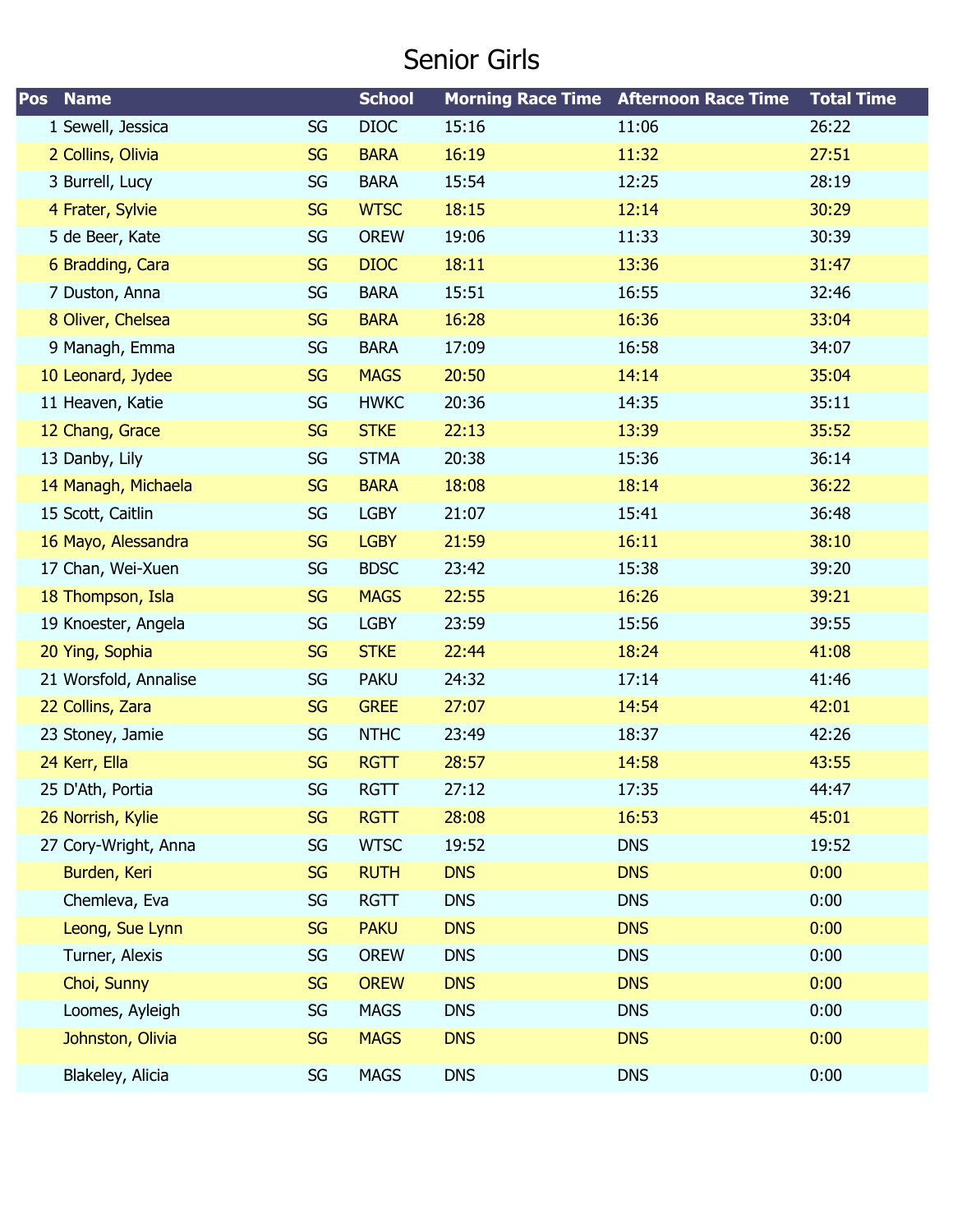# Intermediate Boys

| Pos<br><b>Name</b>      |    | <b>School</b> |            | <b>Morning Race Time Afternoon Race Time</b> | <b>Total Time</b> |
|-------------------------|----|---------------|------------|----------------------------------------------|-------------------|
| 1 Syme, Campbell        | IB | <b>WTLB</b>   | 14:38      | 11:46                                        | 26:24             |
| 2 Jobbins, Alex         | IB | <b>WTLB</b>   | 15:16      | 12:45                                        | 28:01             |
| 3 Bow, Logan            | IB | <b>AGSB</b>   | 16:17      | 12:14                                        | 28:31             |
| 4 Aish, Thomas          | IB | <b>MAGS</b>   | 15:57      | 12:57                                        | 28:54             |
| 5 Buyck, Liam           | IB | <b>SCHT</b>   | 15:47      | 13:26                                        | 29:13             |
| 6 Roche, Samuel         | IB | <b>PUKE</b>   | 16:37      | 12:53                                        | 29:30             |
| 7 Williams, Hayden      | IB | <b>WTLB</b>   | 17:14      | 12:27                                        | 29:41             |
| 8 Martin, Dante         | IB | <b>ROSM</b>   | 17:47      | 13:41                                        | 31:28             |
| 9 Edwards, Harrison     | IB | <b>SAMA</b>   | 17:30      | 14:11                                        | 31:41             |
| 10 Williams, Finn       | IB | <b>PUKE</b>   | 17:32      | 14:47                                        | 32:19             |
| 11 Farrand, Luke        | IB | <b>ROSM</b>   | 18:59      | 13:22                                        | 32:21             |
| 12 Wishart, Callum      | IB | <b>MAGS</b>   | 18:58      | 13:54                                        | 32:52             |
| 13 Volkov, Vitali       | IB | <b>WTLB</b>   | 17:54      | 15:12                                        | 33:06             |
| 14 Cranefield, Thomas   | IB | <b>STKE</b>   | 18:26      | 14:42                                        | 33:08             |
| 15 Hebbard, Lucas       | IB | <b>RGTT</b>   | 18:14      | 15:02                                        | 33:16             |
| 16 Cawte, Tim           | IB | <b>AGSB</b>   | 18:45      | 15:10                                        | 33:55             |
| 17 Price, Timothy       | IB | <b>ELCH</b>   | 19:33      | 14:37                                        | 34:10             |
| 18 Leavy, Nate          | IB | <b>KRIS</b>   | 19:23      | 15:07                                        | 34:30             |
| 19 Taylor-Sinclair, Sam | IB | <b>MAGS</b>   | 21:21      | 13:24                                        | 34:45             |
| 20 Stewart, Callum      | IB | <b>LGBY</b>   | 19:52      | 15:05                                        | 34:57             |
| 21 Imran, Saifullah     | IB | <b>LYNF</b>   | 20:06      | 15:54                                        | 36:00             |
| 22 Hectors, Julian      | IB | <b>LGBY</b>   | 20:37      | 16:47                                        | 37:24             |
| 23 Po, Ethan            | IB | <b>STKE</b>   | 19:25      | 18:06                                        | 37:31             |
| 24 McGivern, Alex       | IB | <b>SAMA</b>   | 20:32      | 17:10                                        | 37:42             |
| 25 Halliday, Tyler      | IB | <b>HWKC</b>   | 17:53      | 20:01                                        | 37:54             |
| 26 Zhang, Shenning      | IB | <b>AGSB</b>   | 22:11      | 15:53                                        | 38:04             |
| 27 Clifford, Ryan       | IB | <b>SAMA</b>   | 20:14      | 18:14                                        | 38:28             |
| 28 Edwards, Angus       | IB | <b>MAGS</b>   | 23:41      | 15:14                                        | 38:55             |
| 29 Wells, Jacob         | IB | <b>SCHT</b>   | 21:52      | 17:12                                        | 39:04             |
| 30 Cooper, Hayden       | IB | <b>AGSB</b>   | 23:49      | 17:55                                        | 41:44             |
| 31 O'Connell, Manannan  | IB | <b>HEND</b>   | 24:37      | 17:54                                        | 42:31             |
| 32 Carter, Ben          | IB | <b>AGSB</b>   | 24:17      | 20:16                                        | 44:33             |
| 33 Chisholm, Myles      | IB | <b>SCHT</b>   | 23:44      | 21:20                                        | 45:04             |
| 34 Davy, Andy           | IB | <b>LYNF</b>   | 27:42      | 19:27                                        | 47:09             |
| 35 Nicholson, Leon      | IB | <b>MAGS</b>   | 28:08      | 25:20                                        | 53:28             |
| Yang, Samuel            | IB | <b>RGTT</b>   | <b>DNS</b> | <b>DNS</b>                                   | 0:00              |
| Wood, Daniel            | IB | <b>MAGS</b>   | <b>DNS</b> | <b>DNS</b>                                   | 0:00              |
| Stening, Max            | IB | <b>KING</b>   | <b>DNS</b> | <b>DNS</b>                                   | 0:00              |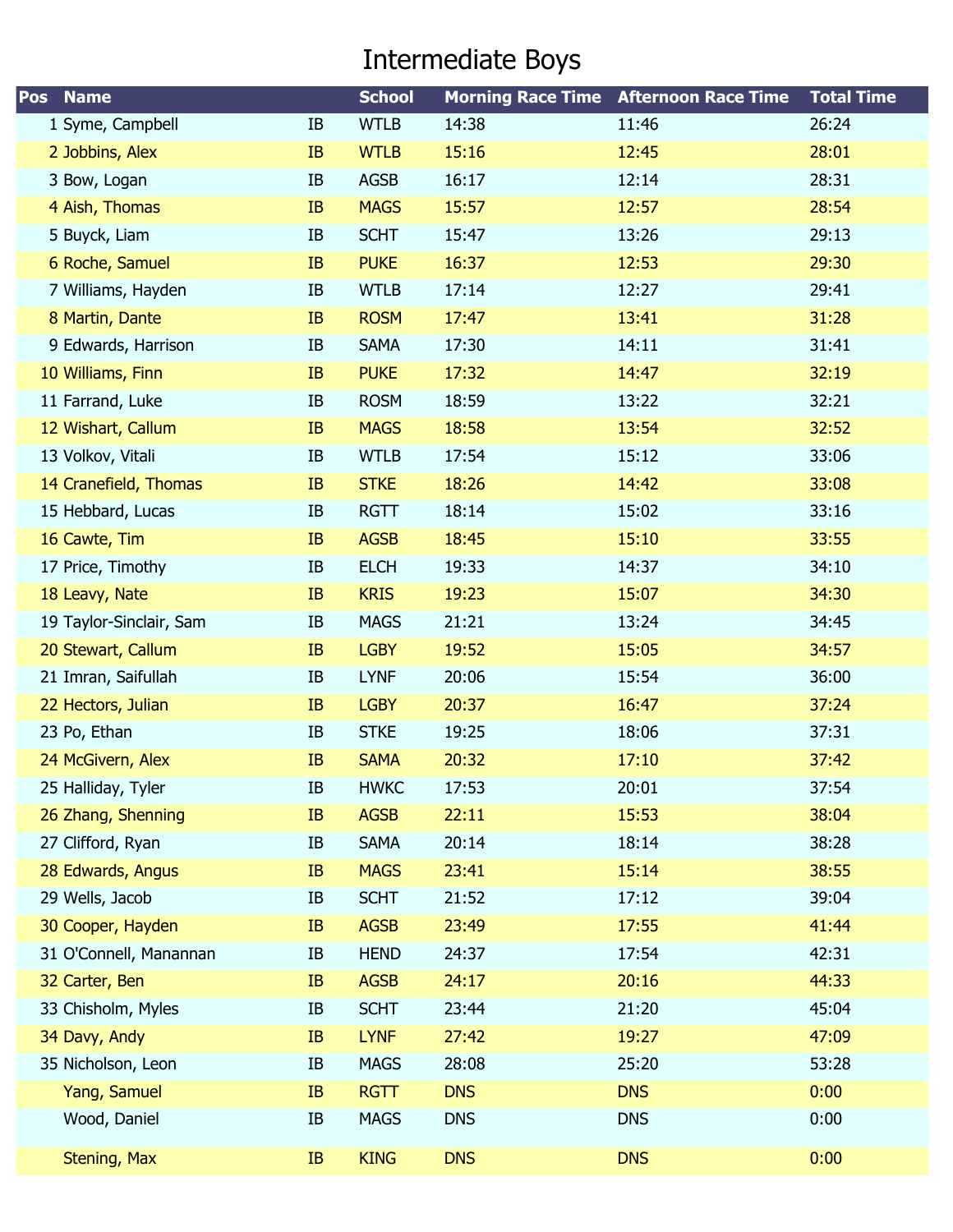#### Intermediate Girls

| <b>Name</b><br>Pos      |    | <b>School</b> |            | <b>Morning Race Time Afternoon Race Time</b> | <b>Total Time</b> |
|-------------------------|----|---------------|------------|----------------------------------------------|-------------------|
| 1 Salmon, Penelope      | IG | <b>BARA</b>   | 12:59      | 10:23                                        | 23:22             |
| 2 Stewart, Zara         | IG | <b>STCU</b>   | 13:54      | 10:02                                        | 23:56             |
| 3 Ryan, Katie           | IG | <b>DIOC</b>   | 14:41      | 11:07                                        | 25:48             |
| 4 Frater, Juliet        | IG | <b>WTSC</b>   | 14:58      | 11:13                                        | 26:11             |
| 5 Power, Olivia         | IG | <b>STCU</b>   | 14:47      | 11:42                                        | 26:29             |
| 5 McGowan, Molly        | IG | <b>MAGS</b>   | 15:11      | 11:18                                        | 26:29             |
| 7 Hayes, Emily          | IG | <b>EGGS</b>   | 15:27      | 11:20                                        | 26:47             |
| 8 Pickering, Grace      | IG | <b>MACL</b>   | 16:17      | 11:51                                        | 28:08             |
| 9 Watson, Ella          | IG | <b>EGGS</b>   | 17:05      | 12:15                                        | 29:20             |
| 10 McKinnon, Kelly      | IG | <b>STKE</b>   | 16:15      | 15:50                                        | 32:05             |
| 11 Dixon, Pippa         | IG | <b>STCU</b>   | 18:41      | 13:41                                        | 32:22             |
| 12 Thompson, Millie     | IG | <b>WAIU</b>   | 19:17      | 14:19                                        | 33:36             |
| 13 Collins, Meg         | IG | <b>GREE</b>   | 19:56      | 14:14                                        | 34:10             |
| 14 Harsant, Lucy        | IG | <b>HWKC</b>   | 18:47      | 15:29                                        | 34:16             |
| 15 Rattrie, Beanie      | IG | WAIU          | 21:01      | 13:23                                        | 34:24             |
| 16 Winchester, Lily     | IG | <b>WTLG</b>   | 19:55      | 14:42                                        | 34:37             |
| 17 Kroon, Ashley        | IG | <b>RUTH</b>   | 20:27      | 15:18                                        | 35:45             |
| 18 Fitzpatrick, Rebecca | IG | <b>BDSC</b>   | 19:24      | 16:46                                        | 36:10             |
| 19 Skinner, Sofia       | IG | <b>MAGS</b>   | 20:34      | 15:40                                        | 36:14             |
| 20 MacKay, Sian         | IG | <b>WTLG</b>   | 21:50      | 14:38                                        | 36:28             |
| 20 Wadsworth, Eva       | IG | <b>MAGS</b>   | 22:32      | 13:56                                        | 36:28             |
| 22 Hong, Jessica        | IG | <b>MACL</b>   | 21:18      | 15:26                                        | 36:44             |
| 23 Johns, Emma          | IG | <b>MAGS</b>   | 21:03      | 16:12                                        | 37:15             |
| 24 Yu, Rachel           | IG | <b>MACL</b>   | 21:19      | 17:11                                        | 38:30             |
| 25 Hjorth, Sarah        | IG | <b>MACL</b>   | 24:41      | 14:23                                        | 39:04             |
| 26 Moore, Ngaire        | IG | <b>RUTH</b>   | 22:53      | 16:30                                        | 39:23             |
| 27 Jobbins, Lucy        | IG | <b>WTLG</b>   | 21:40      | 19:04                                        | 40:44             |
| 28 Ogilvie, Marissa     | IG | <b>RUTH</b>   | 22:38      | 18:56                                        | 41:34             |
| 29 Grozev, Lara         | IG | <b>MAGS</b>   | 30:15      | 14:36                                        | 44:51             |
| 30 Tan, Shanice         | IG | <b>BDSC</b>   | 26:50      | 18:49                                        | 45:39             |
| Brinck, Sarah           | IG | <b>MAGS</b>   | <b>DNS</b> | <b>DNS</b>                                   | 0:00              |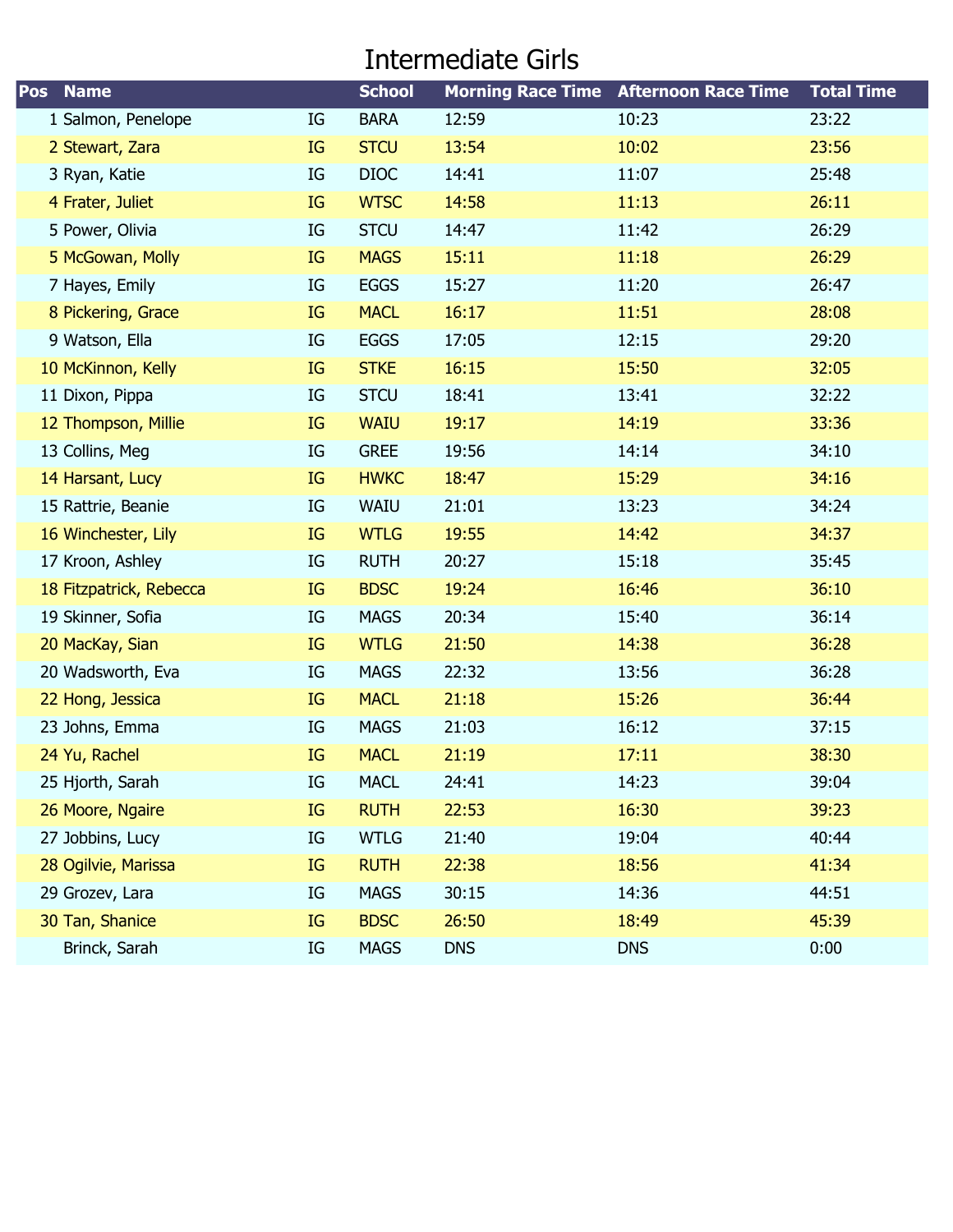# Junior Boys

| Pos | <b>Name</b>                    |           | <b>School</b> |            | <b>Morning Race Time Afternoon Race Time</b> | <b>Total Time</b> |
|-----|--------------------------------|-----------|---------------|------------|----------------------------------------------|-------------------|
|     | 1 Kato, Taiga                  | <b>JB</b> | <b>WTLB</b>   | 10:48      | 8:23                                         | 19:11             |
|     | 2 McGuire, James               | JB        | <b>KING</b>   | 13:24      | 9:36                                         | 23:00             |
|     | 3 Mitchell, Nelson             | <b>JB</b> | <b>MAGS</b>   | 16:14      | 10:59                                        | 27:13             |
|     | 4 Richards, Cameron            | JB        | <b>STRA</b>   | 16:12      | 11:27                                        | 27:39             |
|     | 5 Cook, Kaizy                  | <b>JB</b> | <b>NTHC</b>   | 16:40      | 11:20                                        | 28:00             |
|     | 6 Hart, Luke                   | JB        | <b>LGBY</b>   | 15:41      | 12:25                                        | 28:06             |
|     | 7 McElwee, Jay                 | <b>JB</b> | <b>MAGS</b>   | 16:15      | 12:04                                        | 28:19             |
|     | 8 Moloney, Jed                 | JB        | <b>PUKE</b>   | 17:00      | 11:39                                        | 28:39             |
|     | 9 Gunson, Oliver               | <b>JB</b> | <b>AGSB</b>   | 16:25      | 12:20                                        | 28:45             |
|     | 10 Teikamata, Israel           | JB        | <b>PAKU</b>   | 16:45      | 12:17                                        | 29:02             |
|     | 11 Hewetson, Taine             | <b>JB</b> | <b>RGTT</b>   | 17:43      | 12:21                                        | 30:04             |
|     | 11 Johnson, Luka               | JB        | <b>MAGS</b>   | 17:23      | 12:41                                        | 30:04             |
|     | 13 Brendolise, Justin          | <b>JB</b> | <b>MAGS</b>   | 17:54      | 12:33                                        | 30:27             |
|     | 14 Atkinson, Lewis             | JB        | <b>STKE</b>   | 19:20      | 11:39                                        | 30:59             |
|     | 15 Dransfield, Jack            | JB        | <b>ELCH</b>   | 17:43      | 13:30                                        | 31:13             |
|     | 16 Schollum, Felix             | JB        | <b>MAGS</b>   | 18:02      | 13:15                                        | 31:17             |
|     | 17 Murupaenga-Hutchings, Tiaho | <b>JB</b> | <b>MAGS</b>   | 18:09      | 13:43                                        | 31:52             |
|     | 18 Mu, Frederick               | JB        | <b>PAKU</b>   | 21:35      | 11:20                                        | 32:55             |
|     | 19 Loveday, Rowan              | <b>JB</b> | <b>PUKE</b>   | 18:07      | 15:05                                        | 33:12             |
|     | 20 Muthu, Fergus               | JB        | <b>AGSB</b>   | 16:21      | 17:01                                        | 33:22             |
|     | 21 Kumar, Jayden               | <b>JB</b> | <b>AGSB</b>   | 19:31      | 13:54                                        | 33:25             |
|     | 22 Hewitt, Chris               | JB        | <b>RGTT</b>   | 20:45      | 13:47                                        | 34:32             |
|     | 23 Young, Lucas                | <b>JB</b> | <b>RGTT</b>   | 17:15      | 17:27                                        | 34:42             |
|     | 24 Thomson, Zachary            | JB        | <b>RUTH</b>   | 20:13      | 14:57                                        | 35:10             |
|     | 25 Dymock-Smith, Kyle          | JB        | <b>LGBY</b>   | 21:33      | 13:54                                        | 35:27             |
|     | 26 Radcliffe, Matthew          | JB        | <b>MAGS</b>   | 21:39      | 15:07                                        | 36:46             |
|     | 27 Honey, Caleb                | JB        | <b>MACL</b>   | 23:48      | 14:09                                        | 37:57             |
|     | 28 McKibbin, Joe               | JB        | <b>TAKA</b>   | 25:06      | 13:01                                        | 38:07             |
|     | 29 Dykes, Isaac                | <b>JB</b> | <b>PAKU</b>   | 18:30      | 19:52                                        | 38:22             |
|     | 30 Davies, Kent                | JB        | <b>ROSM</b>   | 18:44      | 20:04                                        | 38:48             |
|     | 31 Waetford, Leroy             | <b>JB</b> | <b>AGSB</b>   | 23:29      | 15:25                                        | 38:54             |
|     | 32 Robson, Michael             | JB        | <b>RUTH</b>   | 19:30      | 21:53                                        | 41:23             |
|     | 33 Armstrong, Max              | <b>JB</b> | <b>WTSC</b>   | 27:10      | 15:02                                        | 42:12             |
|     | 34 Rosie, William              | JB        | AGSB          | 28:24      | 14:14                                        | 42:38             |
|     | 35 Cook, Logan                 | <b>JB</b> | <b>ROSM</b>   | 32:14      | 13:13                                        | 45:27             |
|     | Dyer, Lachlan                  | JB        | <b>STKE</b>   | <b>DNS</b> | <b>DNS</b>                                   | 0:00              |
|     | Morley, Ashton                 | JB        | <b>PAKU</b>   | <b>DNS</b> | <b>DNS</b>                                   | 0:00              |
|     | Wong, Lucas                    | JB        | <b>KING</b>   | <b>DNS</b> | <b>DNS</b>                                   | 0:00              |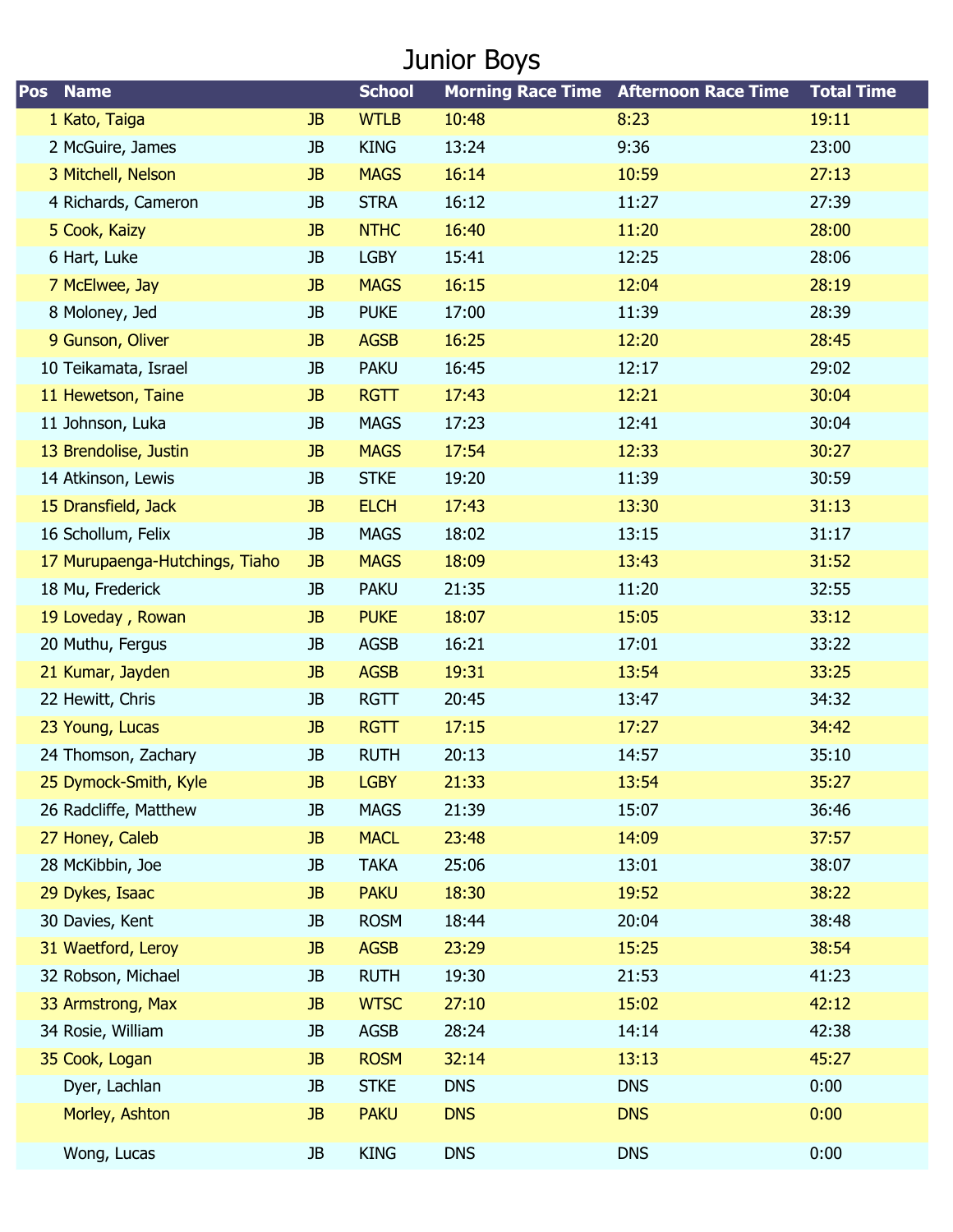#### Junior Girls

| Pos<br><b>Name</b>     |           | <b>School</b> |            | <b>Morning Race Time Afternoon Race Time</b> | <b>Total Time</b> |
|------------------------|-----------|---------------|------------|----------------------------------------------|-------------------|
| 1 Nathan, Ruby         | <b>JG</b> | <b>BARA</b>   | 12:59      | 10:20                                        | 23:19             |
| 2 Evans, Ellie         | JG        | <b>STCU</b>   | 14:20      | 10:43                                        | 25:03             |
| 3 Wood, Cassie         | <b>JG</b> | <b>DIOC</b>   | 14:17      | 10:54                                        | 25:11             |
| 4 Duston, Rachel       | JG        | <b>BARA</b>   | 14:00      | 12:10                                        | 26:10             |
| 5 Henderson, Aliana    | <b>JG</b> | <b>BARA</b>   | 15:10      | 11:42                                        | 26:52             |
| 6 McDonnell, Isabelle  | <b>JG</b> | <b>BARA</b>   | 16:34      | 11:36                                        | 28:10             |
| 7 McKay, Kenzie        | <b>JG</b> | <b>WTLG</b>   | 16:59      | 13:53                                        | 30:52             |
| 8 Rooney, Olivia       | <b>JG</b> | <b>STKE</b>   | 19:08      | 12:02                                        | 31:10             |
| 9 Burrell, Harriet     | <b>JG</b> | <b>BARA</b>   | 18:35      | 13:02                                        | 31:37             |
| 10 Mavuso, Andzile     | JG        | <b>MACL</b>   | 18:10      | 13:52                                        | 32:02             |
| 11 Irvine, Anija       | <b>JG</b> | <b>BARA</b>   | 18:03      | 15:59                                        | 34:02             |
| 12 van Rijs, Kyla      | JG        | <b>PUKE</b>   | 19:46      | 15:09                                        | 34:55             |
| 13 Edwards, Ella       | <b>JG</b> | <b>MAGS</b>   | 20:20      | 15:45                                        | 36:05             |
| 14 Fisher, India       | <b>JG</b> | <b>WTLG</b>   | 19:12      | 17:07                                        | 36:19             |
| 15 Green, Amara        | <b>JG</b> | <b>PINE</b>   | 21:06      | 15:28                                        | 36:34             |
| 16 Thompson, Eve       | <b>JG</b> | <b>MAGS</b>   | 21:22      | 15:27                                        | 36:49             |
| 17 Burley, Amber       | <b>JG</b> | <b>STCU</b>   | 22:20      | 14:41                                        | 37:01             |
| 18 Carter, Kiana       | <b>JG</b> | <b>PUKE</b>   | 21:03      | 16:10                                        | 37:13             |
| 19 Robinson, Sasha     | <b>JG</b> | <b>PUKE</b>   | 20:49      | 16:26                                        | 37:15             |
| 20 Hutcheson, Ella     | JG        | <b>WTLG</b>   | 19:59      | 17:18                                        | 37:17             |
| 21 Wagener, Grace      | <b>JG</b> | <b>ELCH</b>   | 22:52      | 15:37                                        | 38:29             |
| 22 Lee-Short, Laura    | <b>JG</b> | <b>LGBY</b>   | 21:42      | 18:24                                        | 40:06             |
| 23 Koosache, Maria     | <b>JG</b> | <b>RUTH</b>   | 27:21      | 15:38                                        | 42:59             |
| 23 Rose, Hana          | JG        | <b>MACL</b>   | 21:27      | 21:32                                        | 42:59             |
| 25 Ellison, Elaina     | JG        | <b>RUTH</b>   | 22:30      | 20:46                                        | 43:16             |
| 26 Lau, Valerie        | JG        | <b>MACL</b>   | 30:11      | 14:40                                        | 44:51             |
| 27 Van Gemst, Ashleigh | <b>JG</b> | <b>PAKU</b>   | 24:47      | 20:33                                        | 45:20             |
| 28 Murdoch, Brooke     | JG        | <b>STKE</b>   | 23:43      | 22:32                                        | 46:15             |
| 29 Jenkins, Riley      | <b>JG</b> | <b>PUKE</b>   | 25:03      | 21:31                                        | 46:34             |
| 30 Sharma, Serena      | JG        | <b>LYNF</b>   | 23:42      | 23:07                                        | 46:49             |
| 31 Heimgartner, Claire | <b>JG</b> | <b>STCU</b>   | 23:33      | 23:17                                        | 46:50             |
| McCarthy, Isla         | <b>JG</b> | <b>STCU</b>   | <b>DNS</b> | <b>DNS</b>                                   | 0:00              |
| Teodorescu, Lara       | <b>JG</b> | <b>MACL</b>   | <b>DNS</b> | <b>DNS</b>                                   | 0:00              |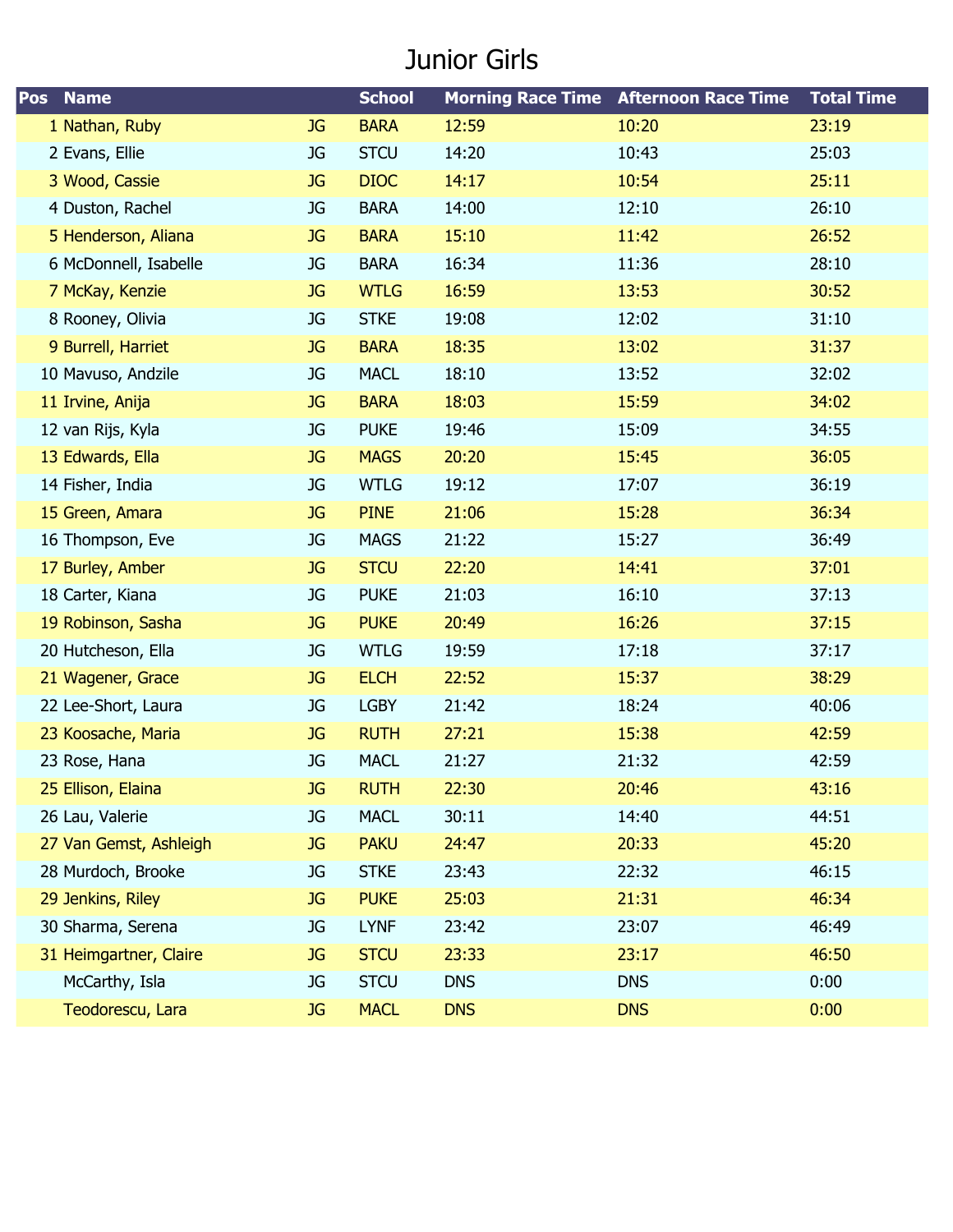### Year 7/8 Boys

| <b>Name</b><br>Pos      |           | <b>School</b> |            | <b>Morning Race Time Afternoon Race Time</b> | <b>Total Time</b> |
|-------------------------|-----------|---------------|------------|----------------------------------------------|-------------------|
| 1 Greenwood, Matthew    | <b>YB</b> | <b>BLML</b>   | 13:06      | 9:52                                         | 22:58             |
| 2 Frater, Charlie       | YB        | <b>PNBY</b>   | 13:39      | 10:32                                        | 24:11             |
| 3 McKinnon, Blake       | <b>YB</b> | <b>BKBI</b>   | 14:20      | 11:44                                        | 26:04             |
| 4 McElwee, Felix        | YB        | <b>BLML</b>   | 15:04      | 11:05                                        | 26:09             |
| 5 Skinner, Hugh         | <b>YB</b> | <b>KWHI</b>   | 16:08      | 12:20                                        | 28:28             |
| 6 Carryer, Sam          | YB        | <b>KWHI</b>   | 16:27      | 12:02                                        | 28:29             |
| 7 Scott, Jack           | <b>YB</b> | <b>ROSM</b>   | 17:29      | 11:39                                        | 29:08             |
| 8 Potter, Kyan          | YB        | <b>PUKE</b>   | 16:48      | 12:39                                        | 29:27             |
| 9 Nota, Daniel          | <b>YB</b> | <b>PUKE</b>   | 18:12      | 11:30                                        | 29:42             |
| 10 MacGillivray, Fraser | YB        | <b>KWHI</b>   | 17:53      | 11:57                                        | 29:50             |
| 11 Fitzpatrick, Isaac   | <b>YB</b> | <b>NHCS</b>   | 17:06      | 12:53                                        | 29:59             |
| 12 Crawley, Heath       | YB        | <b>BKBI</b>   | 18:31      | 11:48                                        | 30:19             |
| 13 Carter, Cody         | <b>YB</b> | <b>KWHI</b>   | 18:04      | 12:17                                        | 30:21             |
| 14 Borton, Harry        | YB        | <b>BRBS</b>   | 17:14      | 14:13                                        | 31:27             |
| 15 Randerson, Solomon   | <b>YB</b> | <b>PNBY</b>   | 19:16      | 13:58                                        | 33:14             |
| 15 Chen, Andrew         | YB        | <b>BKBI</b>   | 18:12      | 15:02                                        | 33:14             |
| 17 Chan, Yuke           | <b>YB</b> | <b>BKBI</b>   | 20:03      | 13:14                                        | 33:17             |
| 18 Kirk, Nathaniel      | YB        | <b>KWHI</b>   | 18:23      | 14:56                                        | 33:19             |
| 19 Williams, George     | <b>YB</b> | <b>PUKE</b>   | 19:46      | 13:51                                        | 33:37             |
| 20 Nicholson, Max       | YB        | <b>PNBY</b>   | 18:34      | 16:37                                        | 35:11             |
| 21 Haves, Ryan          | <b>YB</b> | <b>NHCS</b>   | 20:41      | 16:21                                        | 37:02             |
| 22 Hastings, Jacob      | YB        | <b>BRKI</b>   | 22:06      | 15:07                                        | 37:13             |
| 23 Gawn, Kieran         | <b>YB</b> | <b>SMVI</b>   | 20:38      | 16:47                                        | 37:25             |
| 24 Burton, Kaleb        | YB        | <b>SMVI</b>   | 21:26      | 16:25                                        | 37:51             |
| 25 Seno, Kenta          | YΒ        | <b>BRKI</b>   | 19:54      | 18:43                                        | 38:37             |
| 26 Vink, Oscar          | YB        | <b>PUKE</b>   | 25:34      | 13:17                                        | 38:51             |
| 27 Hart, Mark           | <b>YB</b> | <b>NHCS</b>   | 21:44      | 18:07                                        | 39:51             |
| 28 Brain, Benjamin      | YB        | <b>TEAT</b>   | 24:33      | 17:44                                        | 42:17             |
| 29 Callum, Daniel       | <b>YB</b> | <b>ROSM</b>   | 18:49      | 24:35                                        | 43:24             |
| 30 Colquhoun, Daniel    | YB        | <b>GREE</b>   | 25:26      | 18:37                                        | 44:03             |
| 31 Groube, Oliver       | <b>YB</b> | <b>GREE</b>   | 26:49      | 17:31                                        | 44:20             |
| 32 Bennett, Harry       | YB        | <b>NHCS</b>   | 22:18      | 22:24                                        | 44:42             |
| 33 Coup, Ezra           | <b>YB</b> | <b>TEAT</b>   | 27:34      | 18:00                                        | 45:34             |
| 34 Williams, Harry      | YB        | <b>PUKE</b>   | 26:04      | 20:31                                        | 46:35             |
| 35 Rhodes, Tai          | <b>YB</b> | <b>NHCS</b>   | 24:12      | 24:18                                        | 48:30             |
| 36 Migounoff, Tom       | YB        | <b>PUKE</b>   | 39:57      | 20:23                                        | 1:00:20           |
| Reid, Joshua            | <b>YB</b> | <b>BRKI</b>   | <b>DNS</b> | <b>DNS</b>                                   | 0:00              |